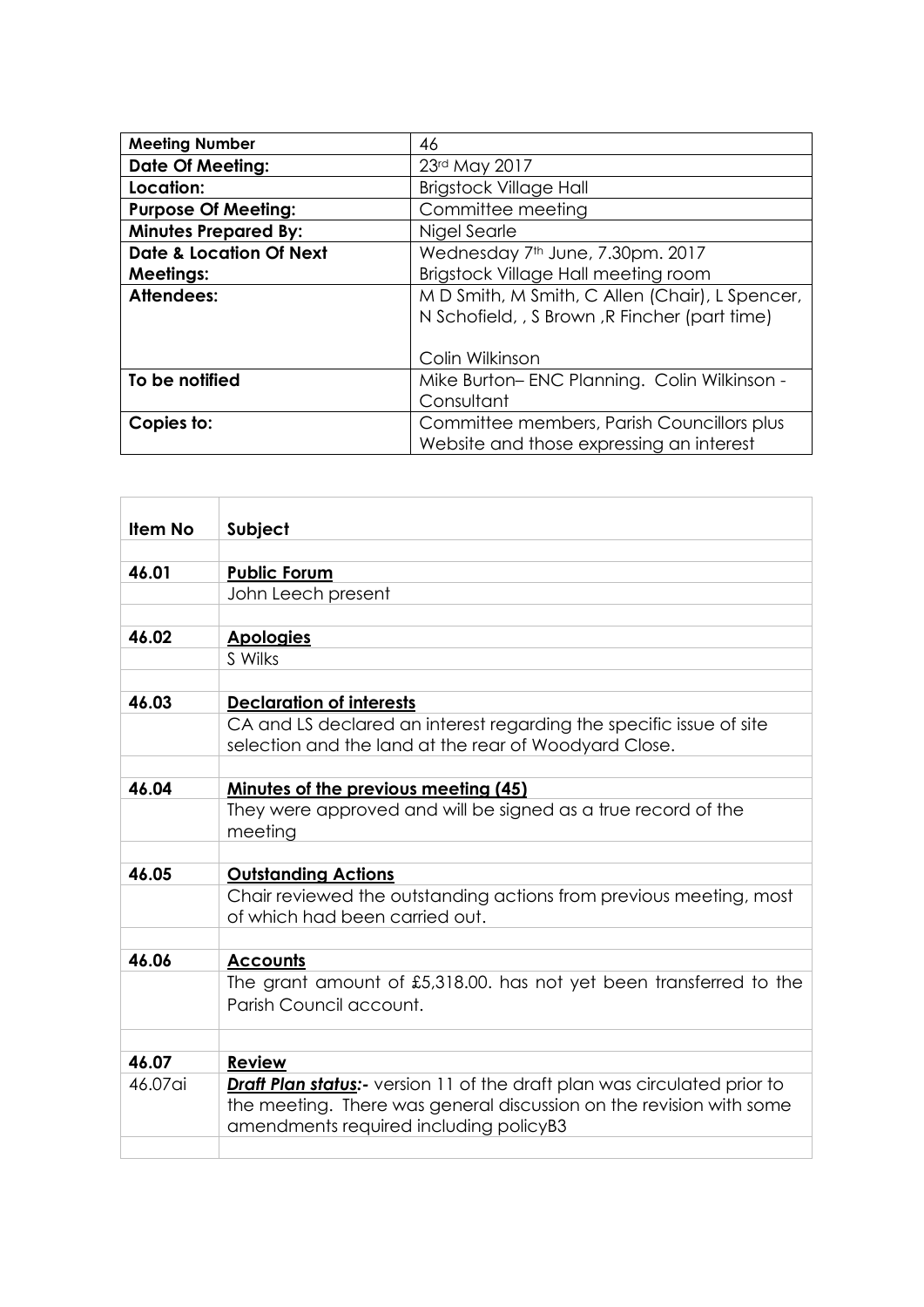| 46.07aii    | Maps on the buffer zone and green spaces need to be finalised                                                                                                                                                                                                                                                                                                |
|-------------|--------------------------------------------------------------------------------------------------------------------------------------------------------------------------------------------------------------------------------------------------------------------------------------------------------------------------------------------------------------|
| 46.0a7iii   | There was discussion as to the housing mix ie the quantity of 4<br>bedroom houses. It was thought that no more than 3 should fall into<br>that category for the Stanion Rd site of 25 houses                                                                                                                                                                 |
|             |                                                                                                                                                                                                                                                                                                                                                              |
| 46.07 aiiii | Due to the fact that the Grafton Road exception site will be<br>developed the plan wording will be amended to reflect this.                                                                                                                                                                                                                                  |
|             |                                                                                                                                                                                                                                                                                                                                                              |
| 46.07 av    | Due to additional discussions on site(s) allocation and design mix (for<br>older people) the next edition of the newsletter will not contain the<br>feedback details, but will have the process for the coming months<br>and outline of the Draft NP consultation process,                                                                                   |
|             |                                                                                                                                                                                                                                                                                                                                                              |
| 46.07 avi   | It was stressed that the plan will have to be reviewed through its<br>lifetime                                                                                                                                                                                                                                                                               |
|             |                                                                                                                                                                                                                                                                                                                                                              |
| 46.07bi     | Houses for life:- There were discussions on property being designed<br>and built for the long term needs of aging residents, and should this<br>requirement be addressed in the plan or left to market forces. The<br>actual Houses for Life has now been superseded by the new Building<br>Regs and therefore cannot be included in future plans            |
|             | Age profile of the village is 1/3 above the average for this type of<br>settlement.                                                                                                                                                                                                                                                                          |
|             | There was a great deal of discussion around this topic. Some contact<br>had been made with Mike Burton (ENC) by member(s) regarding the<br>inclusion of this type of policy into the plan. The discussions became<br>interesting with an impasse, no common ground was arrived at. This<br>will be included on June 7 <sup>th</sup> meeting <b>ACTION NS</b> |
|             |                                                                                                                                                                                                                                                                                                                                                              |
| 46.07ci     | Site selection:- Since the last meeting there had been e-mail traffic<br>regarding the concept of a single site verses dual site allocation (no<br>increase in the development number)                                                                                                                                                                       |
|             |                                                                                                                                                                                                                                                                                                                                                              |
|             | This fulsome discussion combined with the "house for life" topic did<br>not result in any agreement. The premise was that the Stanion Road<br>site was at the edge of the village and not suitable for senior residents<br>wishing to downsize due to age giving easy access to the village<br>services.                                                     |
|             |                                                                                                                                                                                                                                                                                                                                                              |
|             | Contact by member(s) had been made with M Burton at ENC<br>requesting a meeting to clarify issues.                                                                                                                                                                                                                                                           |
|             |                                                                                                                                                                                                                                                                                                                                                              |